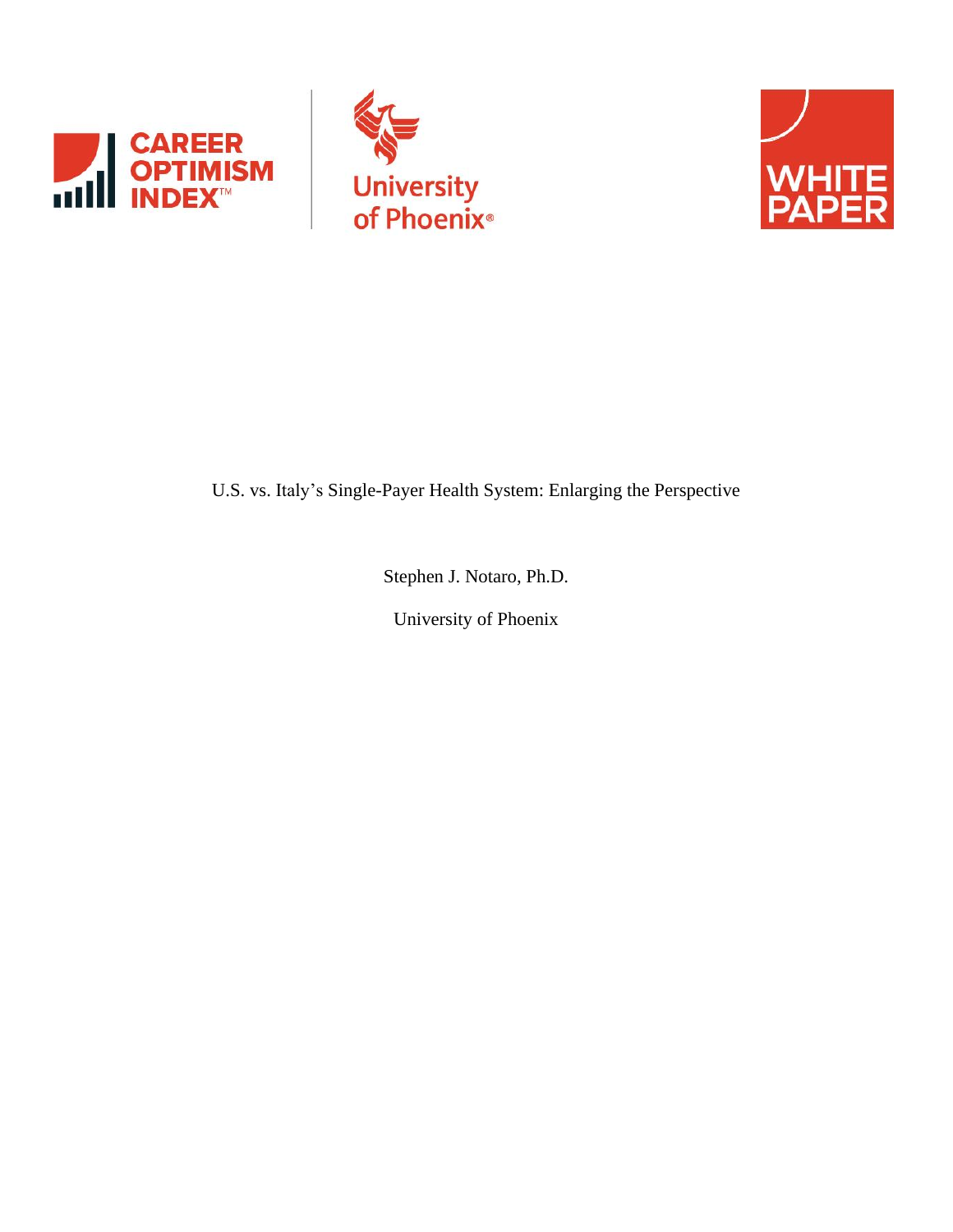In recent times in the United States (US) debate over the merits of single payer types of health care systems and universal coverage (which have the government in control of health care services and payments) has increased (Scheinker et al., 2021; Oberlander, 2019). There are wide discrepancies in the public's understanding and the health care providers perspective on these topics. The term "Medicare for All" has grown in popularity, often being mistaken for free universal health care. This can lead to unintended consequences for new policies (Kaiser Family Foundation, 2019).

The US Health System, ranked 37<sup>th</sup> by the World Health Organization (2000), has often been criticized for its high cost yet unresolved issues relating to universal access and poor health outcomes relative to other OECD (Organisation for Economic Co-operation and Development, n.d.) nations. Comparisons of the US health care system are often made to the single payer Canadian Health System (ranked 30<sup>th</sup>) and the National Health Service (NHS) in the United Kingdom (ranked 18<sup>th</sup>). However, fewer comparisons have been published with the world's second ranked Italian Health System, which is a single-payer system modeled after the NHS. A closer look at the US and the world's highest ranked single payer health system in Italy in areas relating to cost and coverage, services and resources, and health outcomes may advance the debate on options for the American healthcare system.

#### **The Italian Health System**

The current Italian Health System, known as the Servizio Sanitario Nazionale (SSN), was established in 1978 under the guiding principles of universal coverage, human dignity, and health needs (The Commonwealth Fund, 2020). Services are provided to all citizens and foreigners. Italy spends about 9 percent of GDP and about \$3,400 per capita on health care services. Approximately 75 percent is publicly funded through a value-added tax, plus a corporate tax, and more than 20 percent is funded out-of-pocket by consumers. The central government determines annual SSN funding and controls the allocation of resources to each of the 19 regions and two autonomous provinces that provide required services known as the Essential Levels of Assistance (LEA) including pharmaceuticals, inpatient hospital care, outpatient specialists, prevention, home care, primary, and hospice (The Commonwealth Fund, 2020). The 19 regions and two provinces can provide more services but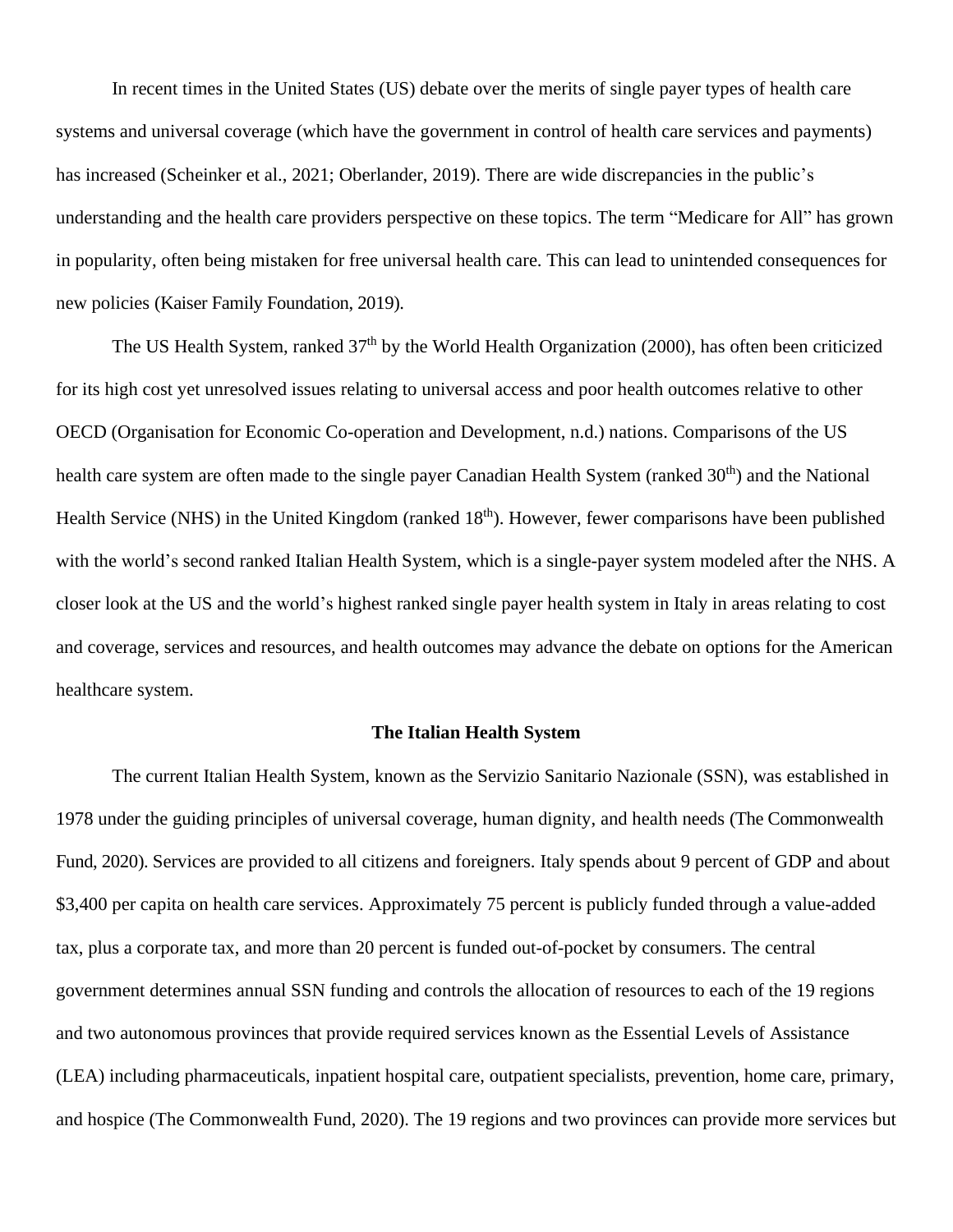must pay for them through taxation and patient co-payments. Not covered are services such as cosmetic care, orthodontics, and laser eye surgery. Pharmaceuticals are grouped into three tiers corresponding for life-saving or chronic care, in-hospital treatments, and all other treatments. Primary care is provided by physicians that enroll a list of clients up to a maximum number of 1,500 for general practitioners and 800 clients for pediatricians. Physicians receive a capitated fee or an amount per patient that is based on the number of patients on their list (The Commonwealth Fund, 2020). Specialists are often reimbursed on a fee-for-service basis. Many physicians work in both the public and private system. Private insurance accounts for about one percent of spending and covers about 6 million residents (approximately 10% of the population). Private insurance usually provides higher levels of comfort (such as private rooms) when receiving care and services not otherwise covered. In addition, a system of private hospitals exists that are accessible to those whose private insurance covers the costs or can pay out-of-pocket (The Commonwealth Fund, 2020). One characteristic of the Italian health care system is the extensive waiting time to see a physician, particularly a specialist for elective procedures, which in some cases can approach or exceed one year.

#### **The US Health System**

A frequent topic of debate at the federal and state levels; discussion of the US Health System often involves issues of high cost, lack of universal coverage, and fragmentation of services (The Commonwealth Fund, 2020). The US health spending is over \$3.8 trillion or \$11,582 per capita (American Medical Association, 2021). Total public spending accounts for about half of health care spending, private insurance provides about 40 percent, and the remaining 10 percent is out-of-pocket spending from consumers (American Medical Association, 2019). The Federal government operates Medicare (mainly for citizens 65 years and older) and works in partnership with the States to administer Medicaid (mainly for lower-income citizens) and the Children Health Insurance Plan (CHIP) (mainly for the children of low-income citizens). While Medicare is standardized across the country, Medicaid and CHIP vary by state. In 2015, more than 60 percent of US residents were covered by private health insurance, most commonly received through their place of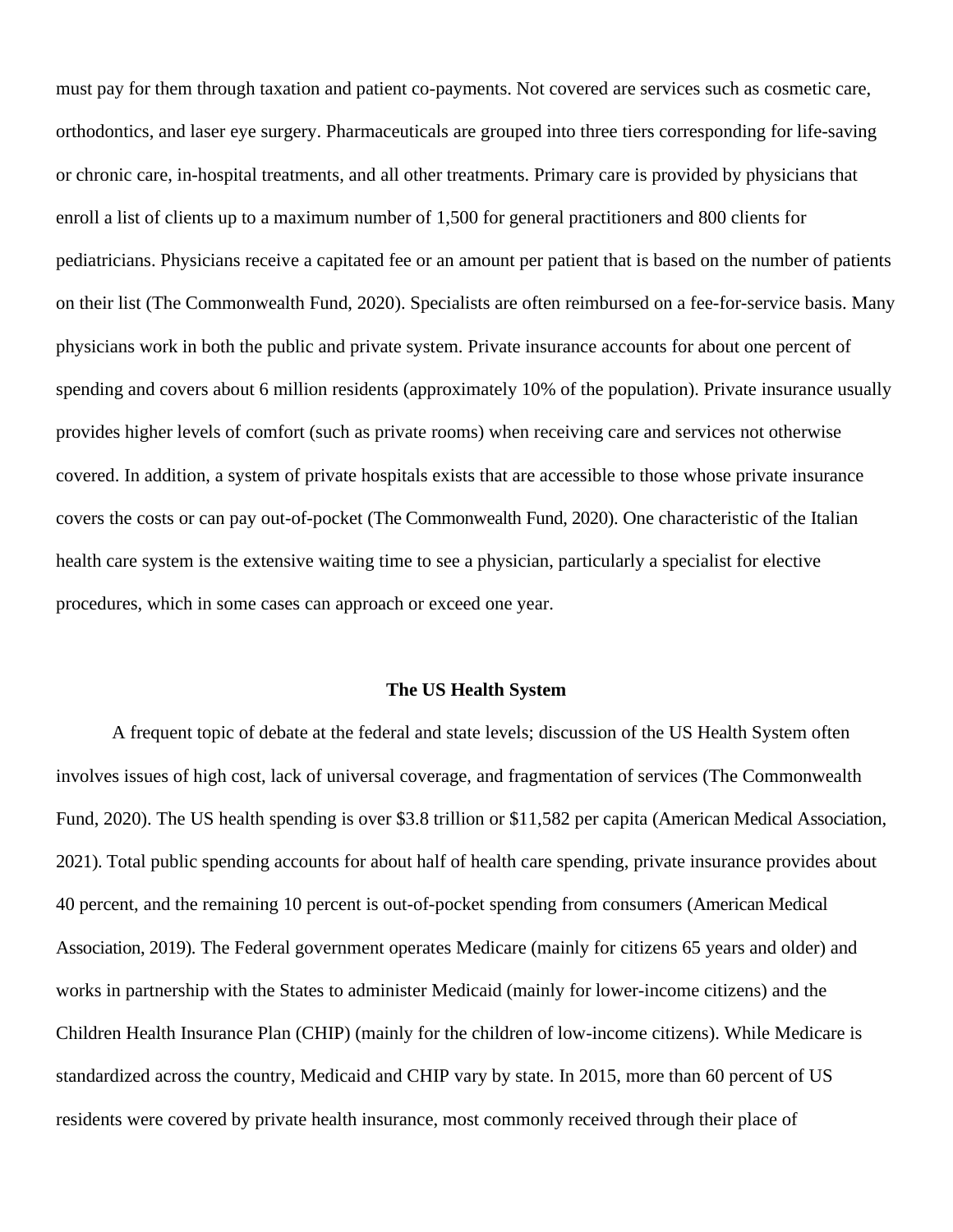employment. Medicare covers about 17 percent of the population and Medicaid about 20 percent (Kaiser Family Foundation, 2022). In 2019, about 27 million Americans or approximately 9 percent, were uninsured. The passage of the Affordable Care Act (ACA) is often credited with reducing the number of uninsured from over 40 million to its current levels – although it does not cover undocumented residents (Kaiser Family Foundation, 2019). The ACA requires 10 essential services be provided that includes ambulatory care, emergency department, hospitalization, maternal/newborn, mental health/substance abuse, prescription drugs, rehabilitation, laboratory, prevention, chronic care, pediatrics (Healthcare.gov, 2022). The ACA allows the individual states to determine the level of these services provided.

Approximately one-third of physicians work in primary care in private practice or a hospital system and can be reimbursed in several ways, including fee-for-service and capitation (The Commonwealth Fund, 2022). The remaining two-thirds of physicians are specialists that work in either private practice, group practice, or a hospital system (Association of American Medical Colleges, 2022). After-hours care is often provided in hospital emergency departments. Of the country's more than 5000 hospitals, 70% are private not-for-profit, 15% are forprofit businesses, and 15% are public or government operated (American Hospital Association, 2022).

### **Methodology**

Descriptive analysis based on secondary data that are publicly available was conducted comparing selected indicators of the US and Italian health care systems. Data from 2019 were utilized when available to enable the comparison of health system performance prior to the impact of the COVID-19 pandemic. Data reviewed were in three domains. 1) Health care spending included percent of GDP (gross domestic product) spending, per capita health care cost in US dollars, out-of-pocket spending in US dollar, and percent of the population with health insurance (Table 1). 2) Selected health care resources included hospital beds per 1,000 population, physicians per 1,000 population, physician visits per year, nurses per 1,000 population and hospital nurses per bed (Table 2). 3) Selected population and health indicators are provided to provide insight on the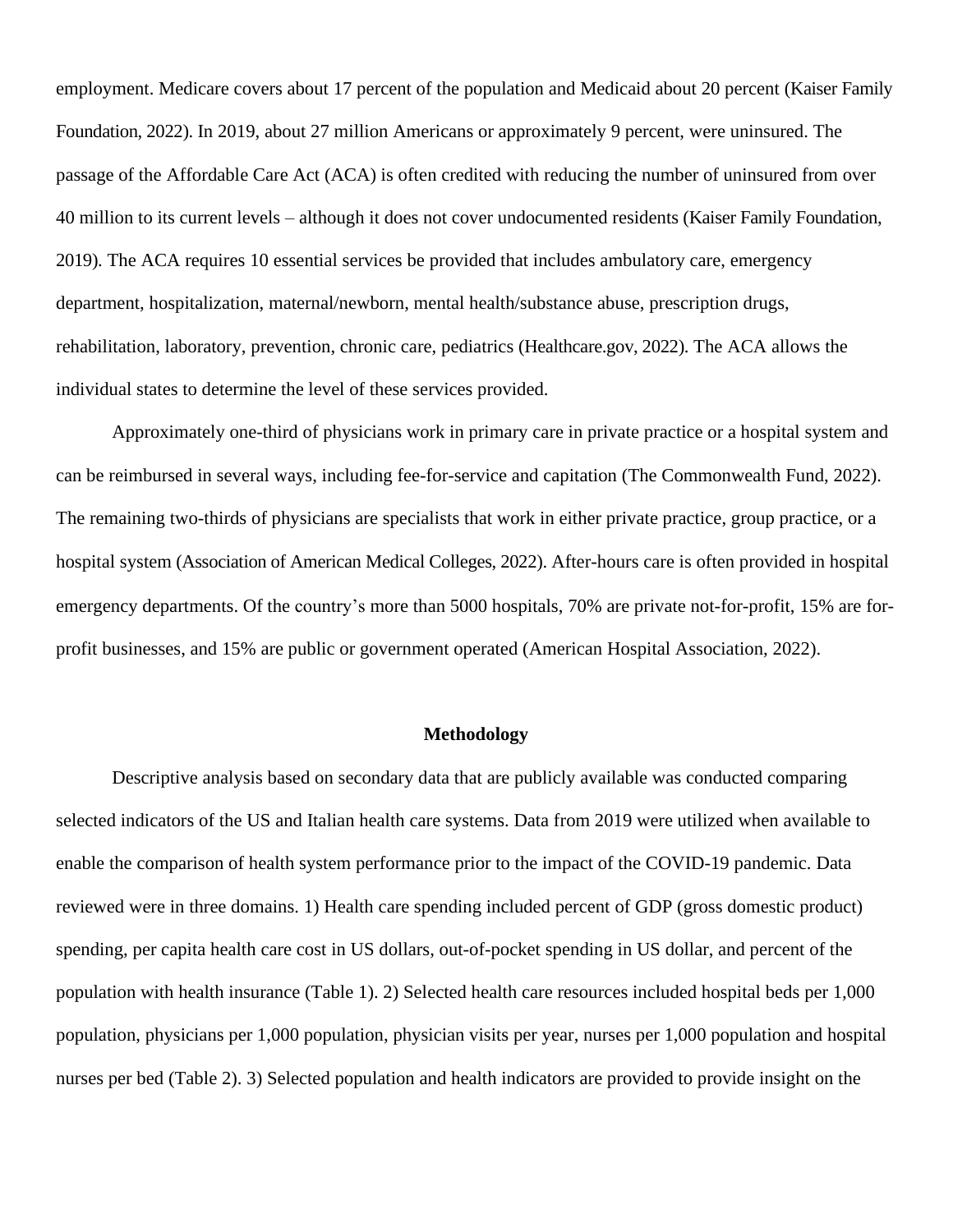characteristics of the people of the two countries and included total population, percent of the population 65 years and older, life expectancy, infant mortality rate, obesity percentage, and diabetes percentage (Table 3).

#### **Analysis**

The analysis will provide a comparison of the US and Italian health care systems in three areas: health care spending, selected health care resources, and selected population and health indicators.

# *Health Care Spending*

Health care spending in the United States is considerably higher than in Italy (see Table 1). As a percentage of Gross Domestic Product (GDP), the US spends about twice the amount as Italy. This amount is approaching one-fifth of the US economy, while in Italy spending is restricted to about nine percent of GDP. The US also spends substantially more per capita on health care (\$11,582 versus \$3,482). Although citizens of both countries have out-of-pocket expenditures not covered by insurance, the amount in the US is higher (\$1,122 versus \$791). The percent of the population with health insurance in Italy is higher with every resident covered compared to the US that has 91.4% of the population covered.

| Table 1                           |          |         |
|-----------------------------------|----------|---------|
| <b>Health Care Spending</b>       |          |         |
| Category                          | US       | Italy   |
| Percent GDP                       | 17.7     | 9.0     |
| Per Capita Health Care Cost (USD) | \$11,582 | \$3,428 |
| Out-of-pocket spending (USD)      | \$1,122  | \$791   |
| Percent with health insurance     | 91.4     | 100     |
|                                   |          |         |

*Source: OECD*

### *Selected Health Care Resources*

Italy has more health care resources in terms of hospitals and physicians while the US has more nurses (Table 2). Italy has about 15 percent more hospital beds per 1,000 population than in the US (3.2 versus 2.8). Italy also has approximately 50 percent more physicians per 1,000 population (4.0 versus 2.6) and the average Italian resident goes to the physicians about 70% more per year (6.8 physician visits per year) than in the US (4.0 visits per year). The supply of nurses is much greater in the US, having nearly three times the number of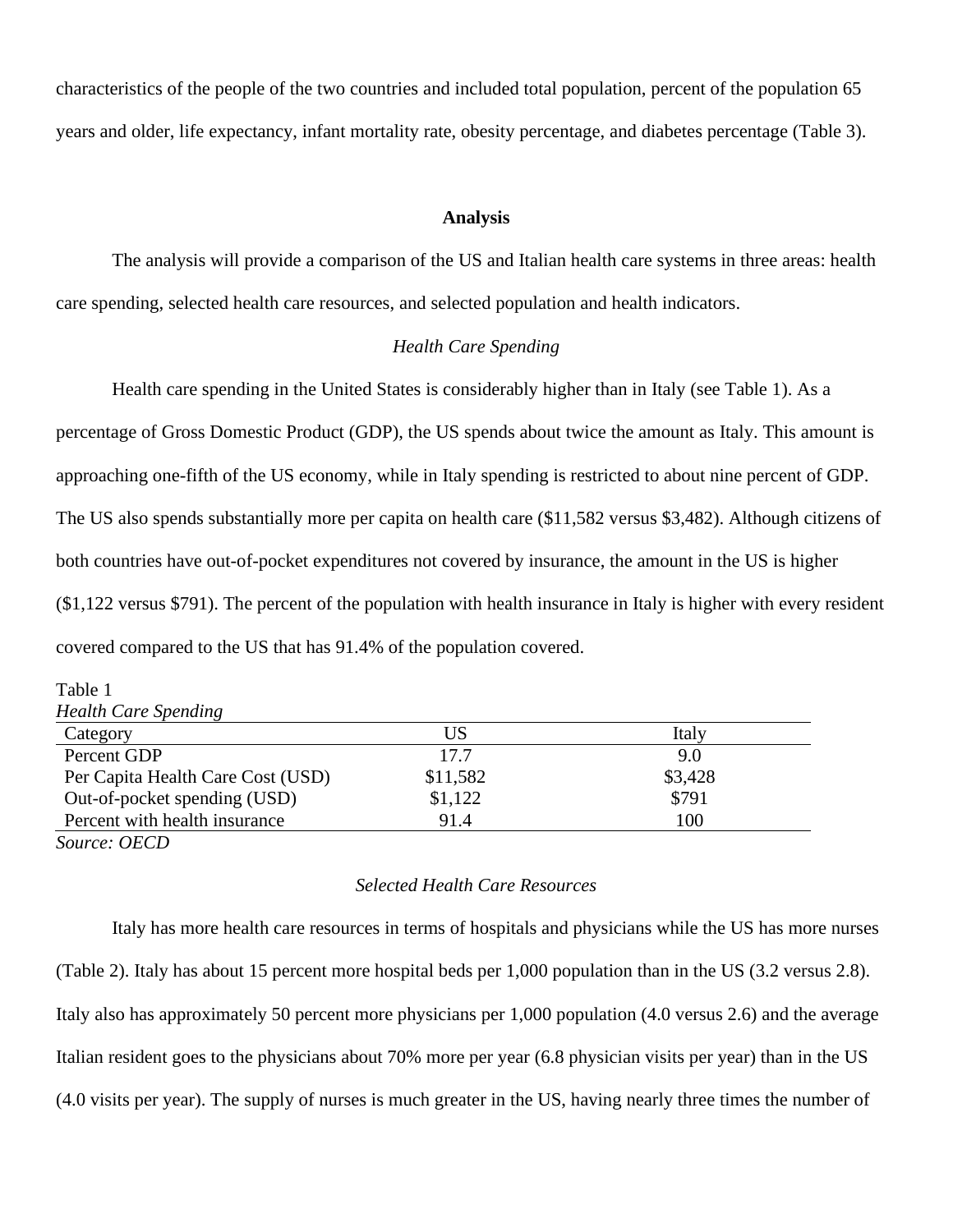nurses in Italy per 1,000 population. Also, the US has more nurses working in hospitals with the average

number of nurses per hospital bed in the US are twice that of Italy.

| Table 2                               |      |       |  |
|---------------------------------------|------|-------|--|
| <b>Selected Health Care Resources</b> |      |       |  |
| <b>Health Resource</b>                | US   | Italy |  |
| Hospital Beds per 1,000 population    | 2.8  | 3.2   |  |
| Physicians per 1,000 population       | 2.6  | 4.0   |  |
| Physicians Visits per year            | 4.0  | 6.8   |  |
| Nurses per 1,000 population           | 15.7 | 5.9   |  |
| Hospital nurses per bed               | 2.84 | 1.4   |  |

*Sources: Kaiser Family Foundation and Statista*

# *Selected Population and Health Indicators*

Selected population and health indictors for the two countries are provided in Table 3. Italy and the US are in different parts of the world with different cultures that may impact the health of the population. The US population greatly exceeds that of Italy by more than six-fold. Italy has a much greater proportion of its population 65 years and older when compared to the US (23.3% versus 16.0%). Life expectancy is greater in Italy with the average Italian living more than four years longer than the average US resident. The infant mortality rate in Italy is less than one-half of the US rate (2.7 versus 5.6). The obesity percentage of the population (Body Mass Index greater than 30) in the US is four times the Italian percentage (40.0% versus 10.8%). Also, the percentage of diabetes in the US is more than twice the rate in Italy (10.8% versus 5.0%).

Table 3

| Indicator                          | US    | Italy |
|------------------------------------|-------|-------|
| <b>Total Population (millions)</b> | 329.5 | 59.5  |
| Percent population 65+             | 16.0  | 23.3  |
| Life Expectancy                    | 78.8  | 83.2  |
| <b>Infant Mortality Rate</b>       | 5.6   | 2.7   |
| Obesity Percentage $(BMI > 30)$    | 40.0  | 10.8  |
| Diabetes Percentage                | 10.8  | 5.0   |

*Sources: US Bureau of Census, Statista, CDC, The Commonwealth Fund*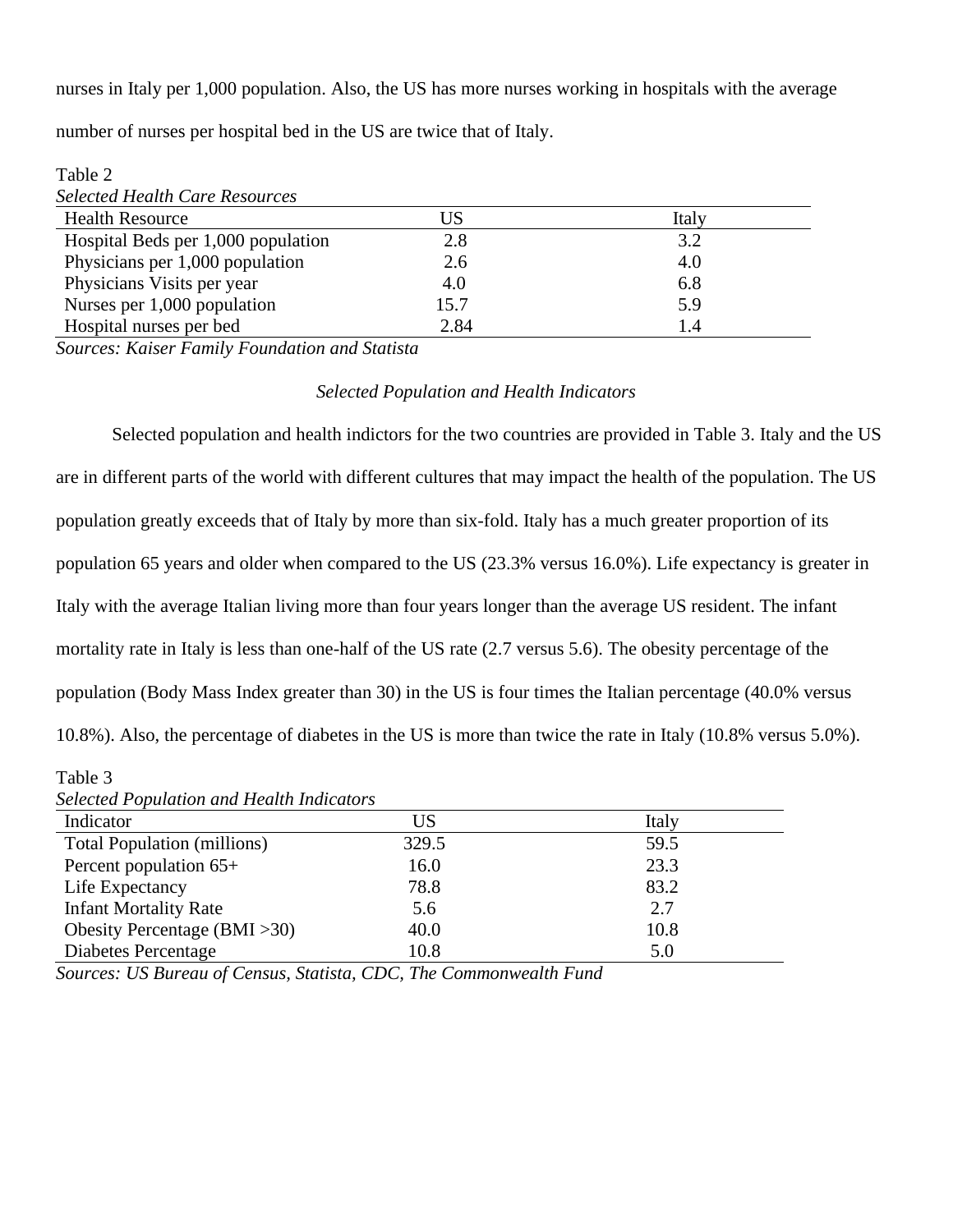#### **Discussion/Conclusion**

A review of the Italian health care system provides some valuable insight to the benefits of a single payer health care system. Lessons learned from Italy include that all residents can have insurance coverage, that health care costs can be lower than in the US, and that the population can enjoy a relatively higher level of health. The Italians accomplish this with a much higher proportion of the population over the age of 65, who are known to have higher health care costs. The Italians also have more hospital beds per capita, more physicians per capita, and their residents have more physician visits per year than in the US. The higher number of physicians and the willingness of the population to seek care more often may lead to early detection reducing health care costs and enhancing health. Culture, lifestyle, and diet may account for at least some of the four plus years of life expectancy the Italians experience over the US residents.

Some modifications would be needed to the US system to achieve the level of health care resources in Italy. The hospital bed supply would need to be expanded by nearly 15% from the current level of 2.8 beds per 1,000 population to equal the 3.2 beds per 1,000 population in Italy. Even more challenging would be increasing the supply of physicians from the US level of 2.6 per 1,000 population to equal Italy's 4.0 physicians per 1,000 population, an increase of more than 50%, or approximately a half of a million physicians. In addition, the number of patient visits to physicians would need to increase by 70% to have the current US rate of 4 physician visits per year to equal the Italian rate of 6.8 visits per year.

It seems highly unlikely that the US could adopt an Italian style single health care system. Significant investment to address increasing the physician supply and number of hospital beds would be required. Although it is common for Italian residents to wait an extended period of time for health care services, it also seems unlikely that US residents will be willing to wait similar extended periods of time for health care services. The US may benefit more in the intermediate time frame by focusing on policies that improve the health of the population, particularly for disadvantaged and vulnerable groups.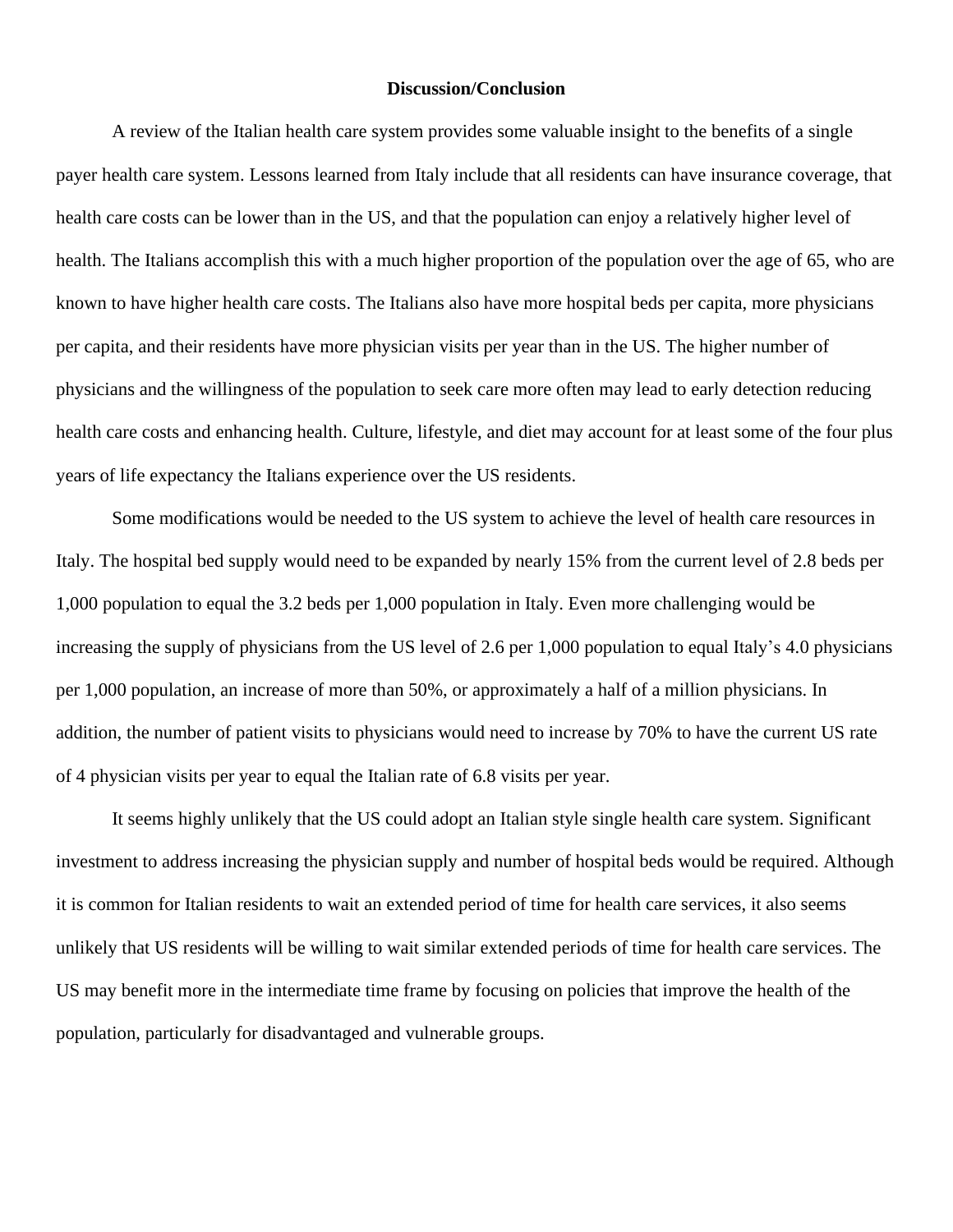# **About the Author**

Dr. Stephen J. Notaro is a Doctoral Faculty Instructor in the ACCESS program at the University of Phoenix. He earned a Doctorate in healthcare policy and administration, a Master's degree in public administration, and a Bachelor's degree in health administration. He has over 25 years of experience as a professor having designed and established a Master of Science in Health Administration program, teaching courses in medical ethics, strategic planning, health policy, health finance, and led multiple study abroad courses to Italy to study the Italian Health System.

Currently Dr. Notaro is teaching doctoral courses in research design, leadership theory, and serves on dissertation committees. He has taught undergraduate courses in health care delivery in the U.S. and public and community health. Dr. Notaro's research agenda includes identifying area wide needs, assessments of existing services using statistical and financial analysis, the development of strategic plans, and the development of health care services and programs to address those needs, as well as recently published studies on doctorpatient communication in cancer prognosis. Dr. Notaro has won multiple awards for teaching excellence, with a philosophy of employing any resource and sparing no effort to help all students succeed in academia and beyond.

In addition, Dr. Notaro has 11 years of professional experience in health planning and health care consulting and 20 years of management experience in non-for-profit organizations. He has served as a consultant to notfor-profit organizations and has been a featured speaker at conferences and seminars on management, fundraising, ethics, and leadership.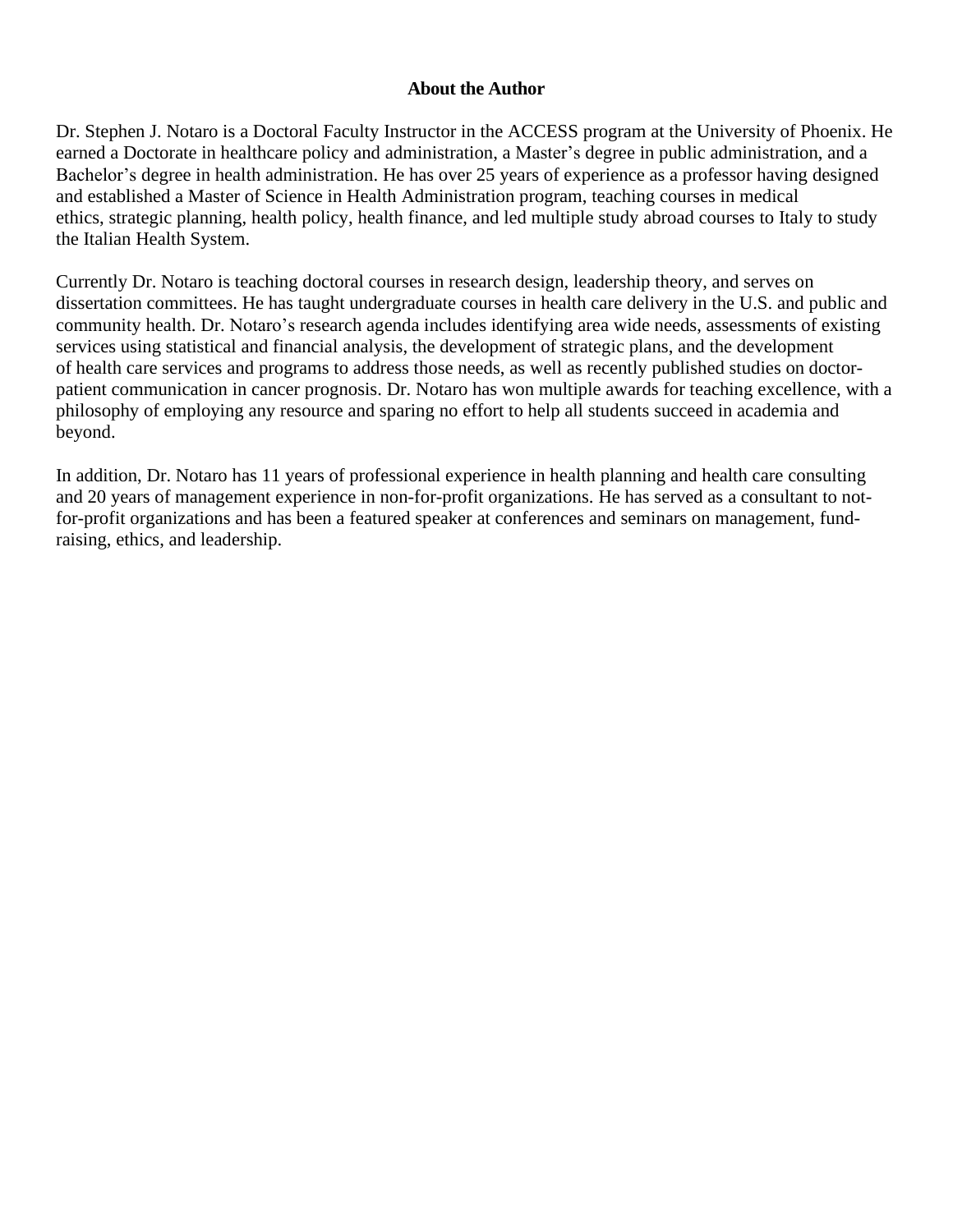#### **References**

- American Hospital Association. (2022). *Fast facts on U.S. hospitals, 2021*. [https://www.aha.org/statistics/fast-facts](https://www.aha.org/statistics/fast-facts-us-hospitals)[us-hospitals](https://www.aha.org/statistics/fast-facts-us-hospitals)
- American Medical Association. (2019). *National health expenditures, 2018: Spending growth remains steady even with increases in private health insurance and Medicare spending*. [https://www.ama](https://www.ama-assn.org/system/files/2020-08/prp-annual-spending-2018.pdf)[assn.org/system/files/2020-08/prp-annual-spending-2018.pdf](https://www.ama-assn.org/system/files/2020-08/prp-annual-spending-2018.pdf)
- American Medical Association. (2021). *Trends in health care spending*. [https://www.ama](https://www.ama-assn.org/about/research/trends-health-care-spending#:~:text=Health%20spending%20in%20the%20U.S.,in%202017%20(4.3%20percent))[assn.org/about/research/trends-health-care-](https://www.ama-assn.org/about/research/trends-health-care-spending#:~:text=Health%20spending%20in%20the%20U.S.,in%202017%20(4.3%20percent))

[spending#:~:text=Health%20spending%20in%20the%20U.S.,in%202017%20\(4.3%20percent\)](https://www.ama-assn.org/about/research/trends-health-care-spending#:~:text=Health%20spending%20in%20the%20U.S.,in%202017%20(4.3%20percent))

Association of American Medical Colleges. (2022). *Active physicians with a U.S. doctor of medicine (U.S. MD) degree by specialty, 2019*. [https://www.aamc.org/data-reports/workforce/interactive-data/active-physicians](https://www.aamc.org/data-reports/workforce/interactive-data/active-physicians-us-doctor-medicine-us-md-degree-specialty-2019)[us-doctor-medicine-us-md-degree-specialty-2019](https://www.aamc.org/data-reports/workforce/interactive-data/active-physicians-us-doctor-medicine-us-md-degree-specialty-2019)

Centers for Disease Control and Prevention. (2021). *Infant mortality*.

<https://www.cdc.gov/reproductivehealth/maternalinfanthealth/infantmortality.htm>

Healthcare.gov. (2022). *What marketplace health insurance plans cover*.

<https://www.healthcare.gov/coverage/what-marketplace-plans-cover/>

- Kaiser Family Foundation. (2019, January 25). *The Uninsured and the ACA: A Primer - Key Facts about Health Insurance and the Uninsured amidst Changes to the Affordable Care Act*. [https://www.kff.org/uninsured/report/the-uninsured-and-the-aca-a-primer-key-facts-about-health-insurance](https://www.kff.org/uninsured/report/the-uninsured-and-the-aca-a-primer-key-facts-about-health-insurance-and-the-uninsured-amidst-changes-to-the-affordable-care-act/)[and-the-uninsured-amidst-changes-to-the-affordable-care-act/](https://www.kff.org/uninsured/report/the-uninsured-and-the-aca-a-primer-key-facts-about-health-insurance-and-the-uninsured-amidst-changes-to-the-affordable-care-act/)
- Kaiser Family Foundation. (n.d.). *Health insurance coverage of the total population*. [https://www.kff.org/other/state](https://www.kff.org/other/state-indicator/total-population/?currentTimeframe=0&sortModel=%7B%22colId%22:%22Location%22,%22sort%22:%22asc%22%7D)[indicator/total-](https://www.kff.org/other/state-indicator/total-population/?currentTimeframe=0&sortModel=%7B%22colId%22:%22Location%22,%22sort%22:%22asc%22%7D)

[population/?currentTimeframe=0&sortModel=%7B%22colId%22:%22Location%22,%22sort%22:%22asc](https://www.kff.org/other/state-indicator/total-population/?currentTimeframe=0&sortModel=%7B%22colId%22:%22Location%22,%22sort%22:%22asc%22%7D) [%22%7D](https://www.kff.org/other/state-indicator/total-population/?currentTimeframe=0&sortModel=%7B%22colId%22:%22Location%22,%22sort%22:%22asc%22%7D)